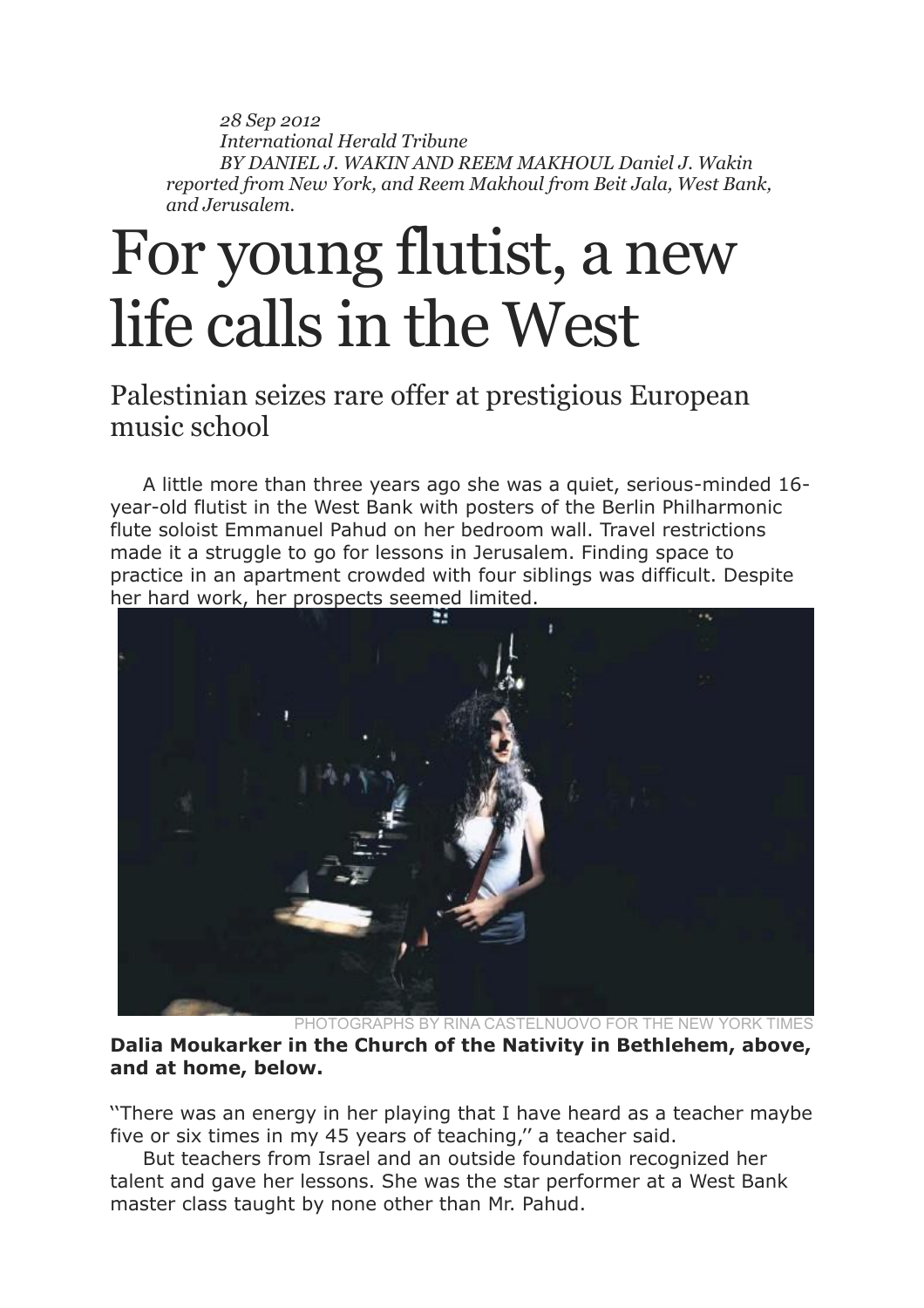Now the young woman, Dalia Moukarker, is on the cusp of a rare opportunity: the chance to study music at an important European music school. The conservatory of Karlsruhe, Germany, has offered her one of four spots for flutists this fall, along with financial aid. Ms. Moukarker has only to receive her German visa. If approved, she will become one of just a handful of West Bank Palestinians who have moved to the West to study as professional musicians.

''I love Palestine,'' she said in a recent interview at her home in the village of Beit Jala. But, she added, ''I have big dreams in music, and maybe Germany will be a better chance to make these dreams become true.''

Ms. Moukarker, 20, is a determined young woman with an independent streak, who began calling herself Sol to symbolize the start of a new life (borrowing the name from a beloved pet canary that flew away). Featured in a 2009 New York Times article about classical music study by young Palestinians in the occupied territories, she has attracted many loyal supporters.

After the article and an accompanying Web video appeared, a Columbia University professor, Katharina Pistor, was moved to send Ms. Moukarker the flute of her dead sister, and the two began an e-mail correspondence. When Ms. Moukarker later said she needed an instrument of higher quality to improve, Ms. Pistor bought her a used flute.

''She brings the best out of all of us,'' Ms. Pistor said in an interview by telephone. ''You get the sense through her life about the hassles for a young person who has nothing to do with the political situation but whose ambitions are constrained by where she came from.''

Ms. Moukarker took lessons from European teachers brought in by the Barenboim-Said Foundation, which promotes peace in the Middle East through classical music. She also traveled to Jerusalem, passing through checkpoints, for lessons with an Israeli teacher, Raanan Eylon, who said several Israeli supporters fought to help her gain permission to enter the city. When she could not get to Jerusalem, he went to Beit Jala.

''There was an energy in her playing that I have heard as a teacher maybe five or six times in my 45 years of teaching,'' he said. ''It was the energy of freedom.''

Next, a German woman who lived in the West Bank and gave Ms. Moukarker early lessons took her to Germany in the summer of 2011 to help her find a place to study. (The woman declined to be interviewed or identified because of difficulties arising from her years in the West Bank.)

One of her stops was Kapfenhardt, a village in the Black Forest where Renate Greiss-Armin, a flute teacher at the Karlsruhe conservatory, has a country house.

''You knew exactly when you saw her, she will do something interesting,'' Ms. Greiss-Armin recently said by telephone from Kapfenhardt. When the teacher asked her to play, Ms. Moukarker performed the first movement of Bach's A minor Partita for unaccompanied flute.

''This is one of our masterpieces,'' Ms. Greiss-Armin said. ''She played